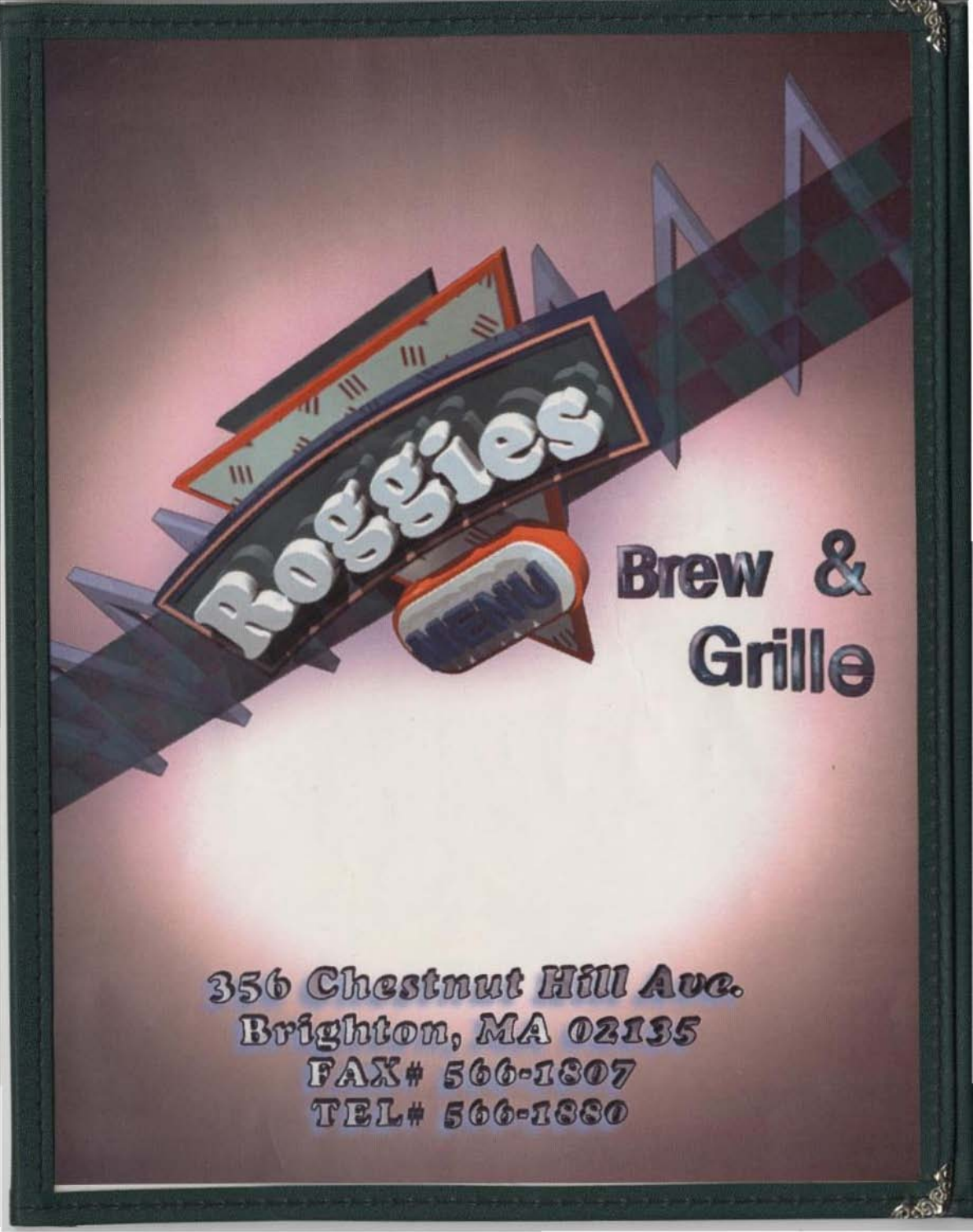# **APPETIZERS**

 $\frac{10}{10}$  m

oggies

 $n >$ 

| Shitaki mushrooms in a ginger sesame sauce                                                               |
|----------------------------------------------------------------------------------------------------------|
|                                                                                                          |
| Fresh homemade tortilla chips, guacamole, olives,<br>onions, tomatoes, jalapeños, sour cream, chili bean |
| sauce                                                                                                    |
| \$7.95<br>Cheese nachos                                                                                  |
| Fresh homemade tortillas with cheese                                                                     |
| \$6.95                                                                                                   |
| Chicken in a sesame ginger sauce                                                                         |
| \$6.95                                                                                                   |
| (Honey mustard or barbecue)                                                                              |
|                                                                                                          |
| Diced clams with light breading                                                                          |
|                                                                                                          |
| Drum sticks with barbecue sauce                                                                          |
|                                                                                                          |
| w/ Calypso sauce                                                                                         |
|                                                                                                          |
| Deep fried bay rock shrimp                                                                               |
|                                                                                                          |
|                                                                                                          |
|                                                                                                          |
| Deep fried fresh swordfish                                                                               |
| \$6.95                                                                                                   |
| Mozzarella sticks, onion rings, popcorn shrimp                                                           |

| Fresh homemade tortilla chips, guacamole, olives,         |        |
|-----------------------------------------------------------|--------|
| onions, tomatoes, jalapeños, sour cream                   |        |
|                                                           | \$6.95 |
| HOT! or Mild                                              |        |
| Honey mustard or barbecue                                 |        |
|                                                           |        |
| Basket of nachos with salsa / all you can eat             |        |
|                                                           | \$6.95 |
| Seasonal veggies with dip                                 |        |
|                                                           | \$6.95 |
| Huge portions of steamed mussels w/Roggie's brew          |        |
|                                                           |        |
| A slab of garlic bread                                    |        |
|                                                           |        |
| Basket of rings                                           |        |
|                                                           | \$6.95 |
| (5) Shrimp w/ cocktail sauce                              |        |
|                                                           | \$6.95 |
| Chicken tenders with choice of dip                        |        |
|                                                           |        |
| Italian, Polish, Greek                                    |        |
| Roggie's Sampler Two<br>,,,,,,,,,,,,,,,,,,,,,,,,,,,,,,,,, | \$6.95 |
| Buffalo wings, chicken fingers, fried calamari            |        |

Dips: ranch, honey mustard, bleu cheese, cocktail sauce, salsa, marinara, duck sauce, soy sauce, tartar sauce.





Bowl Clam Chowder ................................ \$3.95

Welcome to Roggie's Brew & Grille.. enjoy!



Gift Certificates and T-Shirts available.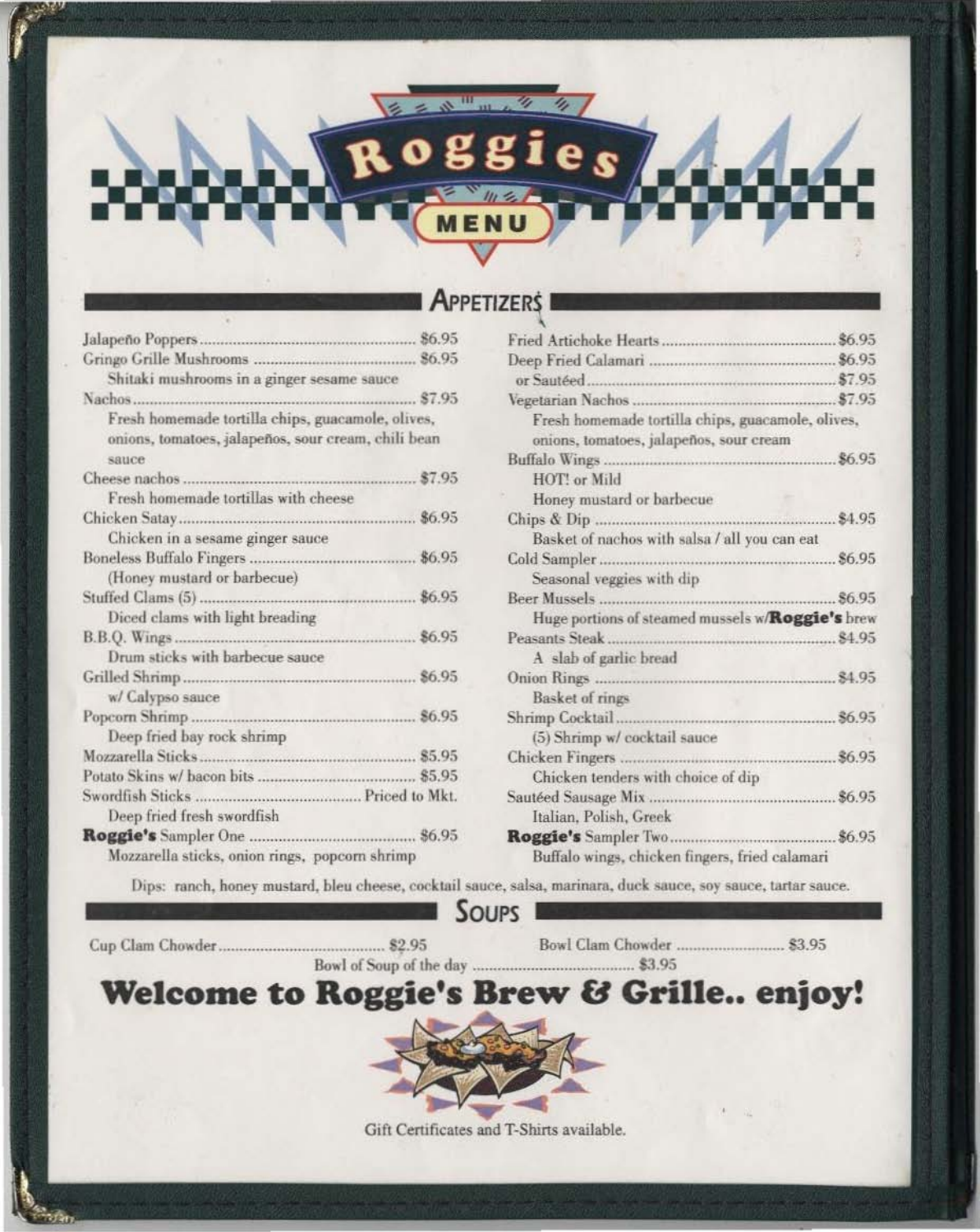# **SALADS**

**MENU** 

R O

ies

| Lettuce, tomatoes, cucumbers                    |  |
|-------------------------------------------------|--|
|                                                 |  |
| Fresh homemade Caesar dressing with Romaine     |  |
| lettuce                                         |  |
|                                                 |  |
| Fresh homemade Caesar dressing w/ fresh grilled |  |
| chicken over Romaine lettuce                    |  |
|                                                 |  |
|                                                 |  |
|                                                 |  |

| Tossed Salad W/ Grilled Chicken  \$5.95<br>Lettuce, tomatoes, cucumbers |  |
|-------------------------------------------------------------------------|--|
|                                                                         |  |
| Ham, chicken, American, Swiss & Cheddar cheese                          |  |
|                                                                         |  |
| Fresh tuna on Iceburg lettuce, onion, tomato, black<br>olives           |  |
|                                                                         |  |
| Lettuce, onions, tomatoes, feta cheese                                  |  |

# RAW BAR I

## Specify on mix choice of oysters, cherry stones or little necks

| Shrimp Cocktail   | \$6.95 |
|-------------------|--------|
| Little Necks (12) | \$6.95 |
| Half Dozen Mix    | \$6.95 |

| \$6.95  |
|---------|
| \$6.95  |
| \$11.95 |

# **SANDWICH I**

|                              |        | Grilled Chicken<br>Grilled Cheese |
|------------------------------|--------|-----------------------------------|
|                              |        |                                   |
| Chicken, capicola and cheese | \$6.95 | Roast Beef<br>Tuna Sandwich       |
|                              | \$5,95 | Fish Sandwich                     |
|                              |        | Clam Roll                         |
|                              |        | Scallop Roll                      |
|                              |        | Shrimp Roll                       |

| \$5.95                                                                                                                                                                                                                                                                |
|-----------------------------------------------------------------------------------------------------------------------------------------------------------------------------------------------------------------------------------------------------------------------|
| \$4.95                                                                                                                                                                                                                                                                |
| \$5,95                                                                                                                                                                                                                                                                |
| \$4.95                                                                                                                                                                                                                                                                |
| \$8.95                                                                                                                                                                                                                                                                |
| \$8.95                                                                                                                                                                                                                                                                |
| \$8.95                                                                                                                                                                                                                                                                |
| \$8.95                                                                                                                                                                                                                                                                |
| .86.95                                                                                                                                                                                                                                                                |
|                                                                                                                                                                                                                                                                       |
|                                                                                                                                                                                                                                                                       |
|                                                                                                                                                                                                                                                                       |
| . \$5.95<br>\$4.95<br>\$6.95<br>\$5.95<br>\$5.95<br>\$5.95<br>\$5.95<br>All orders above come with cucumber, lettuce, tomato and a side of fries.<br>Please specify for cheese, (American, Swiss, cheddar) mushrooms,<br>bacon, barbecue, honey mustard, cajun style. |

# **SIDE ORDERS I**

|  | Pa  |
|--|-----|
|  | Sti |

| $$ \$2.95 |
|-----------|

# GRILLE

| Grilled beef tips or chicken over rice & roasted tomatoes with red & green peppers and seasonal vegetables | e.                                        |
|------------------------------------------------------------------------------------------------------------|-------------------------------------------|
|                                                                                                            |                                           |
|                                                                                                            | Rice or fries                             |
| Slow cooked in smoked barbeque sauce, rice or fries                                                        |                                           |
| Rice or Fries                                                                                              | Steak tips, shrimp, chicken               |
|                                                                                                            |                                           |
|                                                                                                            | Gift Certificates and T-Shirts available. |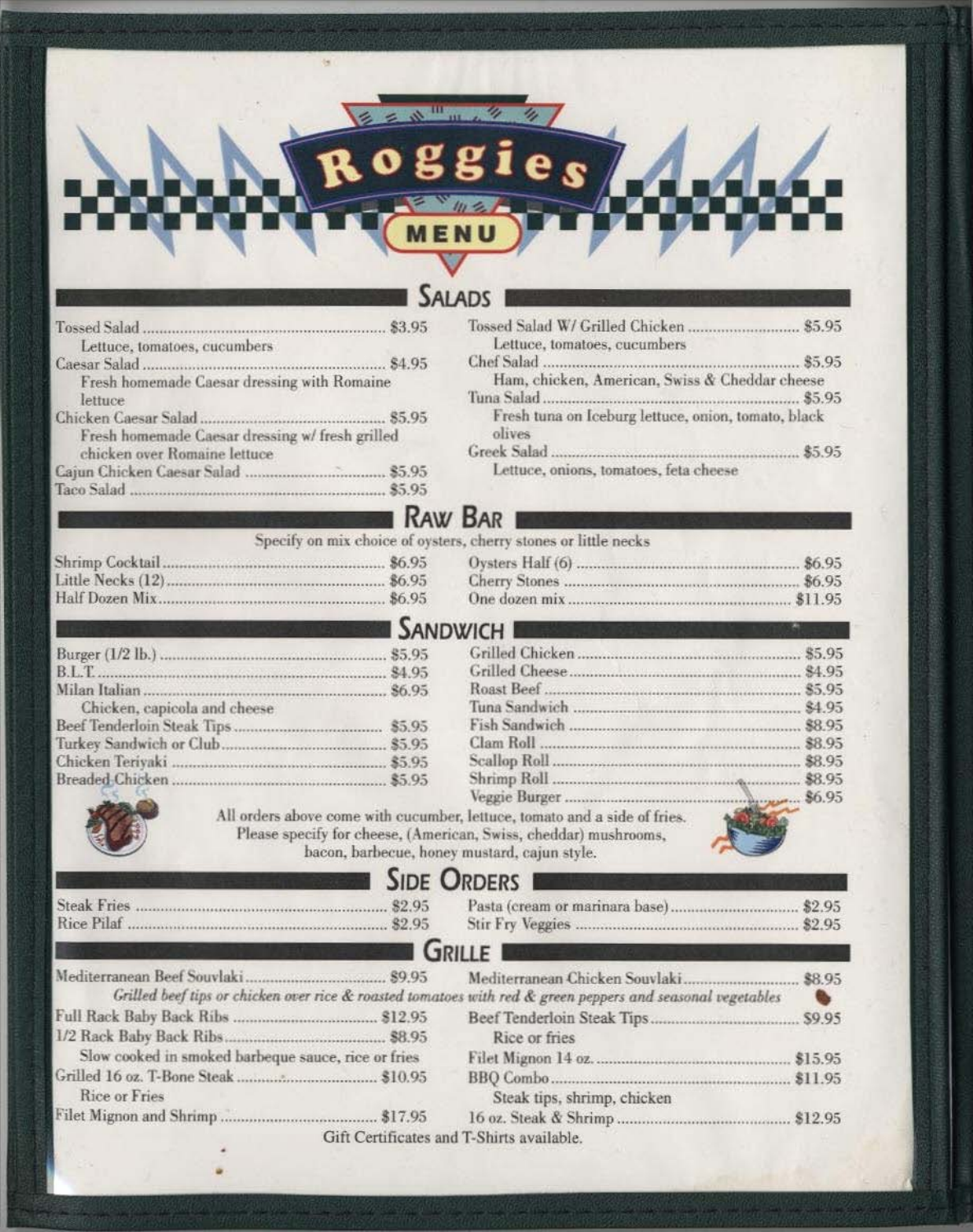## EGETARIAN

|                                                         | \$8.95 |
|---------------------------------------------------------|--------|
| Seasonal Vegetables on Sizzling platter                 |        |
|                                                         |        |
| Seasonal Vegetables in a ginger sesame served over rice |        |
|                                                         |        |
|                                                         |        |

| Roasted Plum tomato sauce                            |  |
|------------------------------------------------------|--|
|                                                      |  |
| bacon, ham, egg in an alfredo sauce over fettuccinni |  |
|                                                      |  |
|                                                      |  |

| Lettuce, onions, tomatoes, mushrooms, carrots |  |
|-----------------------------------------------|--|
| w/balsamic dressing in a soft tortilla        |  |
|                                               |  |
| Veggie of the day in a soft tortilla          |  |

## **ASTA**

| [일본] 아이는 아이들은 아이들은 아이들이 아이들이 아이들이 아이들이 아이들이 없었다. |  |
|--------------------------------------------------|--|
|                                                  |  |

## **MEXICAN BEST SIZZLING FAJITAS**

grilled chicken, beef or shrimp, with roasted peppers, onions guacamole, beans,

sour cream, salsa, served to you on a sizzling platter.

Chicken, cheese, green pepper, red pepper, onion, fresh cilantro in a soft tortilla

Salmon, cheese, green pepper, red pepper, onion, fresh cilantro in a soft tortilla

## **SEAFOOD**

| 2012년 1월 20일 1월 20일 1월 20일 1월 20일 1월 20일 1월 20일 1월 20일 1월 20일 1월 20일 1월 20일 1월 20일 1월 20일 1월 20일 1월 20일 1월 20일 |  |
|----------------------------------------------------------------------------------------------------------------|--|
|                                                                                                                |  |
|                                                                                                                |  |
|                                                                                                                |  |
| Fried scrod with fries                                                                                         |  |
|                                                                                                                |  |
| a também para propinsi para la parte de la parte de la parte de la parte de la parte de la parte de            |  |

| Swordfish (when available)  Priced to Market |  |
|----------------------------------------------|--|
|                                              |  |
|                                              |  |
| Scrod, catch of the day, scallops, shrimp    |  |
|                                              |  |
| Clams, shrimp, scallops, scrod               |  |
|                                              |  |

Daily specials depending on the catch of the day. Each order above comes with a choice of fries, rice or veggies.

## **DESSERTS**

We serve espresso and cappuccino (to go) please ask about daily desserts

Roggie's features 20 beers on tap including Roggie's Barracuda Ale & Cleveland Circle Dark brewed by Ipswich Brewing Co. especially for Roggie's Gift Certificates, T-Shirts and Hats available.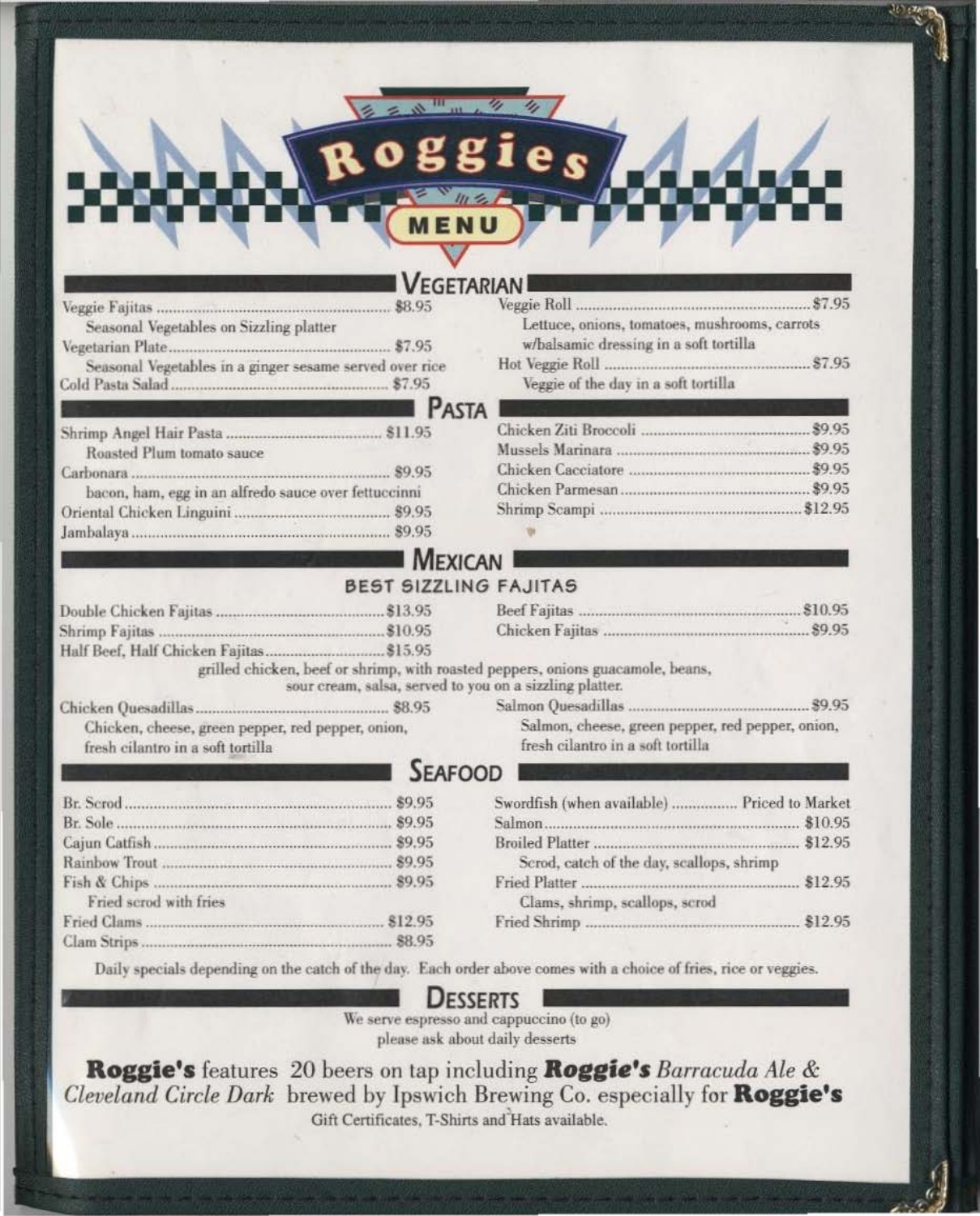# **Brew List**

Beers may be frequently changed to insure freshness and variety We are sorry if some beers are not available.

Roggie's Barracuda Brew (A traditional English Amber Ale) Cleveland Circle Dark (a hearty dark ale)

House brews specially brewed by Ipswich Brewing Company.

ggies

## Microbrews:

Harpoon IPA Cider Jack Hard Cider Tremont Ale Hefe-Weizen Red Hook Red Hook ESB **Anchor Steam** Smutty Nose Ale Pete's Wicked Sierra Nevada Oregon Raspberry Wheat Harpoon Apple Pie Johnny Mash Sampler Six Kinds of beer for \$6.00

We

**Serve** 

**Pitchers** 

## **Domestics:**

Sam Adams Lager Sam Adams Honey Porter Sam Adams Winter Porter **Bud Light** 

#### Imports:

Harp Lager Newcastle Brown Ale **Bass Ale** Woodpecker Cider Guinness Stout **Boddingtons Red Ale** La Trappe

#### **Black and Tans:**

House B&T-Guinness / Barracuda Brew Olde Country B&T-Guinness / Harp UK B&T-Guinness / Bass Boston Twist B&T-Guinness / Tremont Please ask if you would like to make your own Black and Tan

## **Bottled Beers:**

Rolling Rock, Heineken, Budweiser, Amstel Light, Zima, O'Douls

#### **Tuesdays**

**Sad Sundays** All Beers \$2.75

are Movie Nights 10pm to Close

> All Week \$2.00 Bud Special 10¢ Wings all day Sunday and Monday night football

> > Gift Certificates and T-Shirts available.